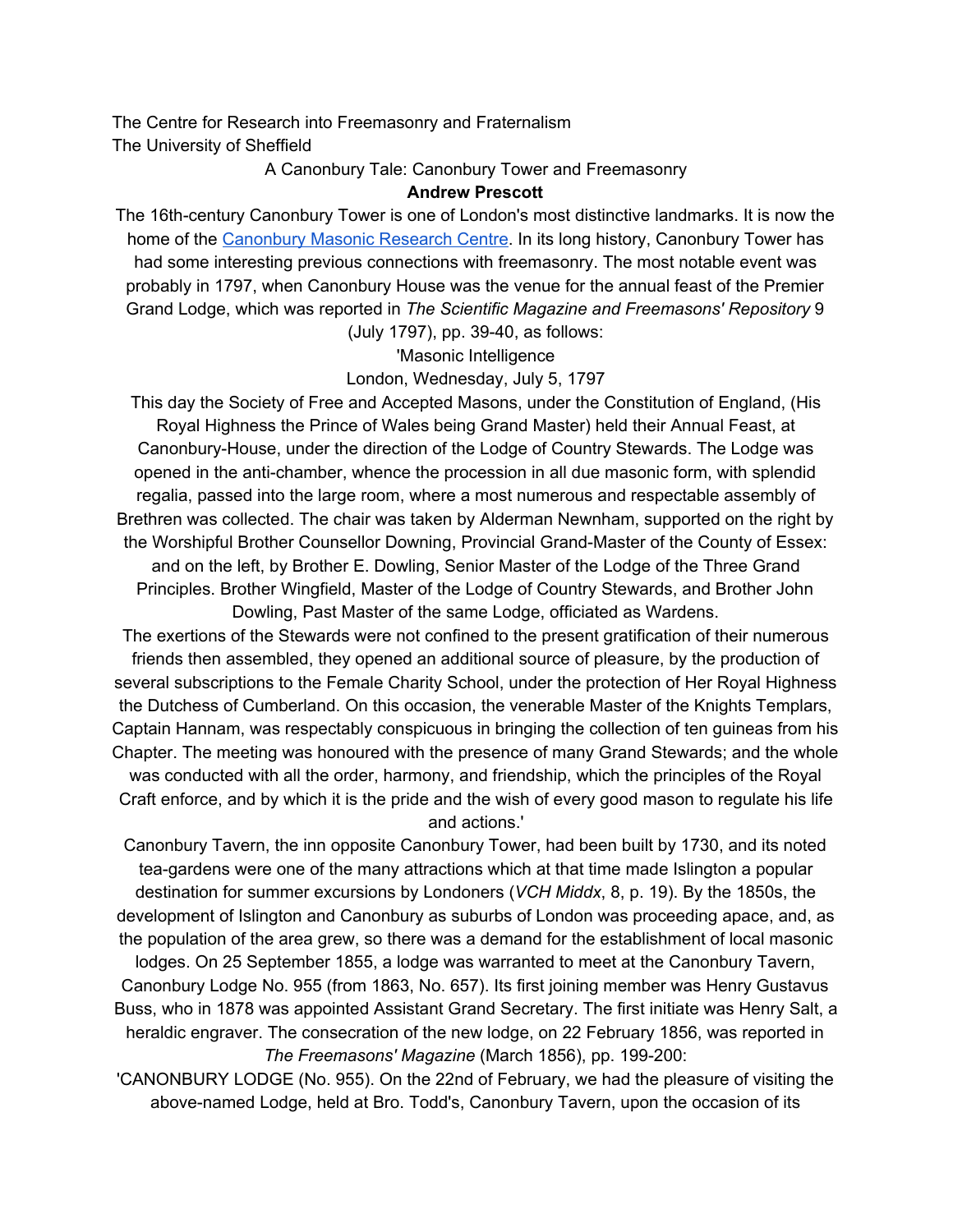consecration - a ceremony so rare as to bring together a number of our most distinguished Brethren: among them we may note Bros. John Hervey, P.G.S.D.; Bisgood, D.Prov.G.M. for Kent; Gooch, D.Prov.G.M. for Wilts; John Mott Thearle, Prov.G.S.B. for Herts; Bohn, Filer, Wolley, Sullivan, Harrison, Friend, Paas, Todd, Buss, Creed, Broome, Richardson, Adlard, Jones, Cooper, Burton, Arliss, Binckes, Cox, Hart, Pullwarr, Massey, Hogg, Graves, Spencer, Underwood, Savage, Watson, and as many other Brethren. Bro. Todd's room is very elegantly furnished for Lodge purposes, of the most ample size, and capable of further extension. In honour of the solemn purpose for which the Brethren had been called together, the whole of the apartment had been reconstructed and beautified, and its walls adorned with busts of ancient and modern worthies, famous in poetry or song; its jets of gas, popping forth at regular intervals from out the clustering leaves from which they spring; its mirrors reflecting and re-reflecting everything, and giving a *tout ensemble* well worthy a visit to behold.

If other invitation were necessary, we have it directly opposite, in the old tower of Canonbury, with its quaint brickwork and funny little windows in the queerest places, from whence many of our past worthies looked forth upon the rural prospect spread before them; where the green grass grew for miles round the old tower without a break to the eye until you came to the heights of Hampstead and the tree-adorned slopes of Highgate. Thirty years since, we were

accustomed for evening solace to wander down to the old Canonbury tea-gardens that stood on the site of the present, or taking a ramble through the fields by the New River, watch the endeavours of Young England to catch minnows with bent pins; or dwelling upon the philosophy that taught, as the old angler did, thus: "When I would beget content and increase confidence in the power and wisdom and providence of Almighty God, I will walk the meadows by some gliding stream, and there contemplate the lilies that take no care..."

The old tower is completely built in, miles and miles of bricks and mortar surrounding it. Speculative builders - tiny Sir Thomas Maryon Wilsons in their way - have bricked and are bricking over all they can of grass or country, edging up even to Bro. Todd's tea-gardens. May his shadow nor his small preserve of country never be less.

The business of the Lodge commencing, it was opened in the Three Degrees, Bros. Gooch acting as W.M.; Wm. Watson, S.W.; Binckes, J.W.; Longstaff, Tyler. The petition for the new Lodge having been read and the warrant produced, Bro.Laughlin made a most effective oration; after which the corn, oil, and wine, being placed in three elaborately-chased silver cups, from the *atelier* of Bro. John Mott Thearle, the ceremony of consecration took place, the Brethren saluting the M.W.Prov.G.M. Gooch. The W.M. Bro. Filer was then presented and installed in due form, and appointed as his officers, Bros. Hill, S.W.; Bohn, J.W. and Sec.; Wilson, S.D., Friend, J.D.; Buss, I.G. On the closing of the Lodge the Brethren adjourned to the banquet provided by Bro. Todd, who, as is his custom, left nothing to desire. The viands and wines were excellent, and the good-humour and general satisfaction of the Brethren at all the arrangements proved how well they had been cared for. ..

The W.M. proposed what he very appropriately designated as the chief toast of the evening, viz. "The Health of the Founder of the Lodge, their Worthy Secretary and esteemed Friend, Bro. Bohn". The necessity for a Lodge at Canonbury had been acknowledged for years; but as was usual in such matters, that which was the business of every one had not been attended to by any one, until Bro. Bohn, with a determination that did him the highest honour, took the matter in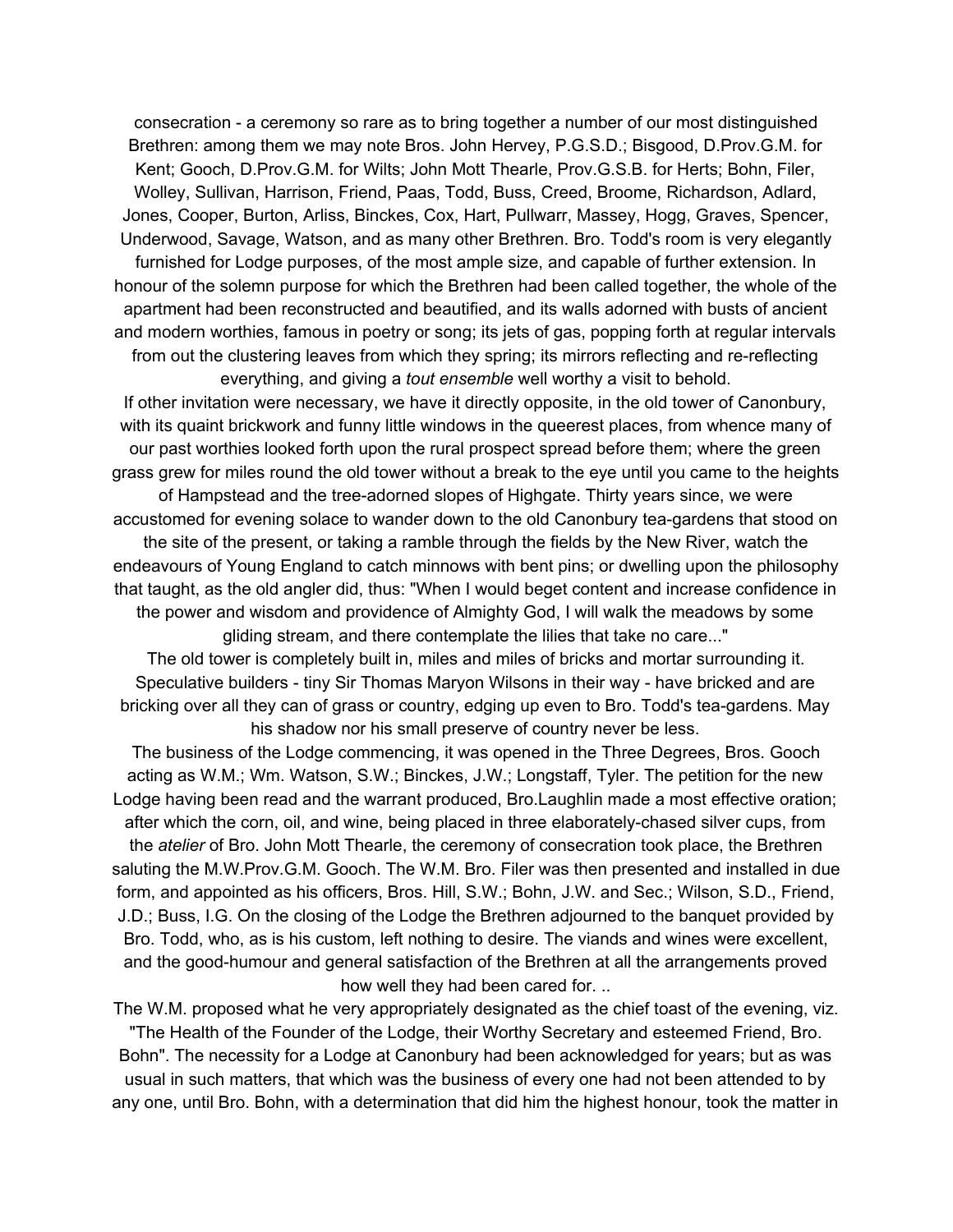hand and carried it out most successfully. The thanks of the entire Masonic district thereabout were due to Bro. Bohn, as the father and founder of the first Canonbury Lodge.

Bro. Bohn, in reply, expressed his great satisfaction at the honour done him on this occasion; for this he had laboured - this had been the goal to which his ambition was directed - to establish a

Lodge to the satisfaction of the Brethren. Conscious of having carried his labours to a successful conclusion, and proud of the title the W.M. had been pleased to confer upon him, viz.

Founder of the Lodge, he begged to drink all their very good healths. Bros. Cooper, Levi, Thearle, and Bohn, contributed to the harmony of the evening; and time flew so quickly and merrily, that when we looked at our patent lever we doubted either our own eyes, or its hands, and seriously questioned its ability to tell us the time of day; but day it certainly was; and on the principle of being grateful for everything, we felt very thankful at the opportunity afforded us of getting home very early.'

Thomas Bohn was a Past Master of the Royal York Lodge, No. 7, and the Old Concord Lodge, No. 172. His work for the Canonbury Lodge continued up until 1865, when he unexpectedly died, as a result of internal bleeding after swallowing a fish bone. Bohn was the main moving force in the establishment of a Royal Arch chapter attached to the Canonbury Lodge. The history of Canonbury lodge by W.A. Ball, published in 1956, describes how the lodge eventually left Canonbury. In November 1865, Todd sold his interest in the Canonbury Tavern to one Mr Goodwin. According to a petition sent by the lodge to the Grand Master, 'the said Mr Goodwin who is not a member of the Craft, has positively declined accommodation to the members of the said Lodge, and has refused them permission to hold their meetings in his establishment'. The warrant stated that meetings of the lodge had to be held in the parish of St Mary Islington. The lodge had investigated the possibility of holding meetings at the 'Highbury Barn' and the Lamb Hotel, near the Metropolitan Cattle Market, but both were considered unsuitable. The lodge was given permission to meet outside Islington, and from 1866 met at Freemasons' Hall, then at Haxells Hotel in the Strand, then once again briefly at Freemasons' Hall, then at a variety of hotels and restaurants in the West End until 1942, when it returned to Freemasons' Hall, where it still meets.

The most notable figure associated with freemasonry in Canonbury was Matthew Cooke (d. 1883), the masonic scholar who first published the early fifteenth-century manuscript of the Old Charges, British Library, Additional MS. 23198, known in his honour as the Cooke Manuscript. Cooke was a musician, the son of Matthew Cooke the elder (?1761-1829), who was organist of St George's Bloomsbury and, briefly, the Curzon Chapel, Mayfair. Like his father, Matthew Cooke the younger was as a boy a chorister in the Chapel Royal and became an organist, acting as Honoroary Music Master to the Royal Masonic School for Girls.

He was initiated as a mason in the Canonbury Lodge at Canonbury Tavern on 18 June 1857, an occasion recalled at a festive board following a meeting of the lodge in 1861. Edward Cox, as Master, proposing the health of the visitors including Cooke, noted how 'Bro. Cooke had been initiated in that room [in the Canonbury Tavern] and on the W.M.'s proposition...His titles were numerous, and the W.M. must fail if he attempted to recapitulate them; indeed he believed that Bro. Cooke had gone up so many degrees that it wanted but very few more to take him direct to

the Grand Lodge above.' In response, Cooke said that 'Like all young children he came occasionally to the mother for a little pap. The song just concluded had a line in it which spoke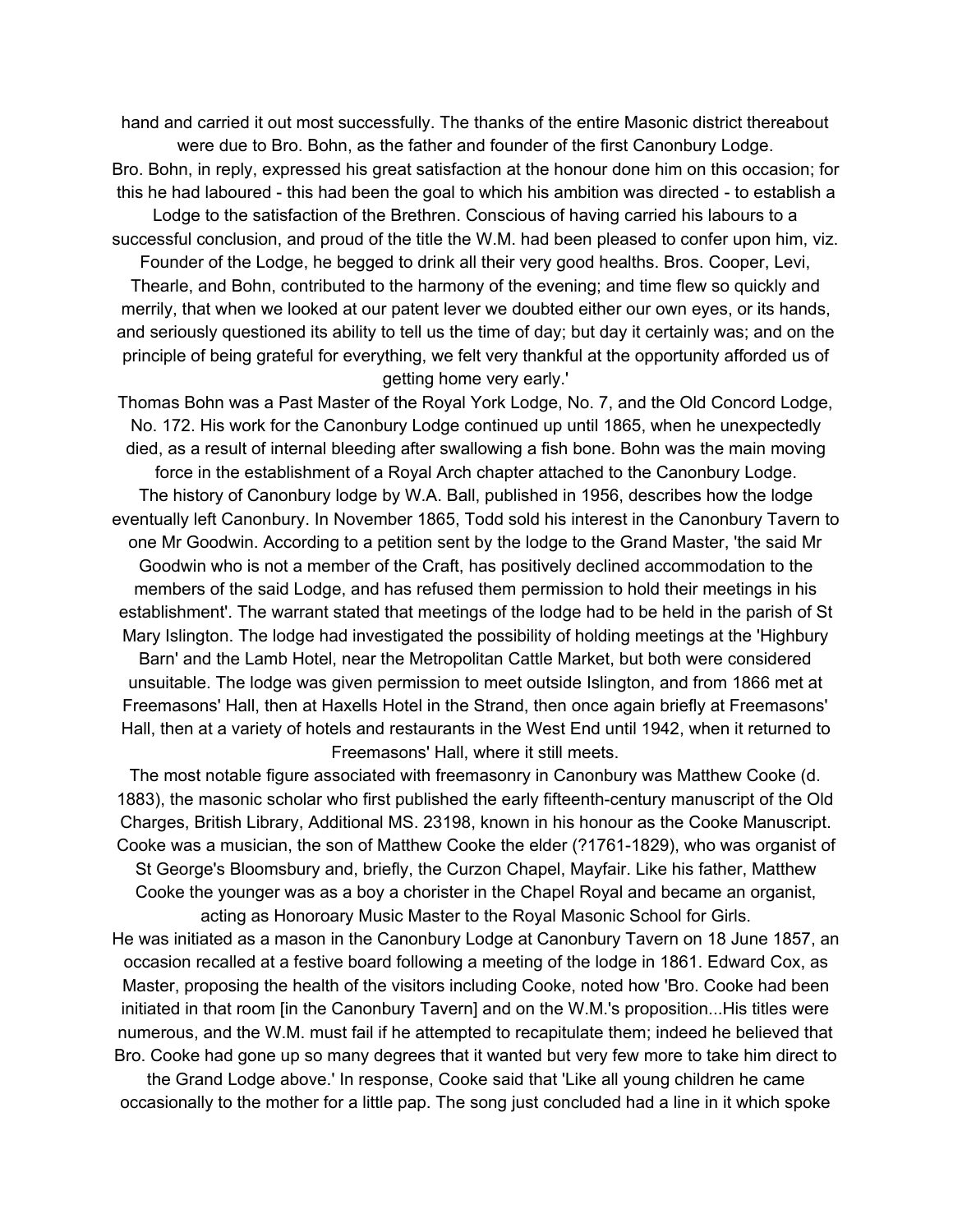of "giving him a good education," that had been done in his case, by the Canonbury Lodge, for in 955 he acquired that craving for Masonry in all degrees to which the W.M. had referred...' (*The Freemasons' Magazine*, New Series, 5 (Jul.- Dec. 1861), pp. 412-3). In 1859, Cooke published a song called *The New-Made Mason* (a copy is in the British Library, pressmark H.1771.d). Whether it was based on personal experience of his initiation at Canonbury, he does not say. 'Give ear to my tale, Brother Masons, I pray And ask, of yourselves, if it's true, what I say? For I'll tell you just how it all happen'd to me, When I took the first step, in the E.A. degree. *Chorus* For I'll tell you just how it all happen'd to me, When I took the first step, in the E.A. Degree. The night I was made I went home rather late, My wife she looked blue, as she sat there in state, And she asked, "where on earth had I been till that hour?" With an accent that told me her temper was sour. I said, "I would tell her some short three months hence", At which, up she started, in mortal offence; Off to bed - called the nurse - tuck'd the children up warm, And prepared, when I came, to get up a smart storm. I read all my letters, then march'd up to bed, She got up the steam, - I forget what she said - But I kept my own counsel, in spite of her tongue, And dropped off in a snooze while her 'larum it rung. Of course, I attended my lodge, each lodge-night, And in its instructions I took great delight; Still my wife was impatient for time to come round, As I'd promised to tell her where I might be found. She said, - "she believ'd there was some one about", "Some shameful young hussey that oft kept me out," "Whilst at home she sat aching, and quaking, for fear", "Something dreadful had happen'd - the thought made her queer". Thus we had gone on for some three months, or more, Returning from work - she met me at the door, In her hand was a bill, which she thrust in my face, As she said - "Sir and Brother, here's your apron and case." "A Mason your Lordship has lately become," "And that's been the reason you've come so late home!" "Here's some man left this apron, you silly old goose!" "And, betwixt you and me, that said apron's no use!" "But if you abroad with an apron must roam," "I'll find your old breeches, - and wear them at home;"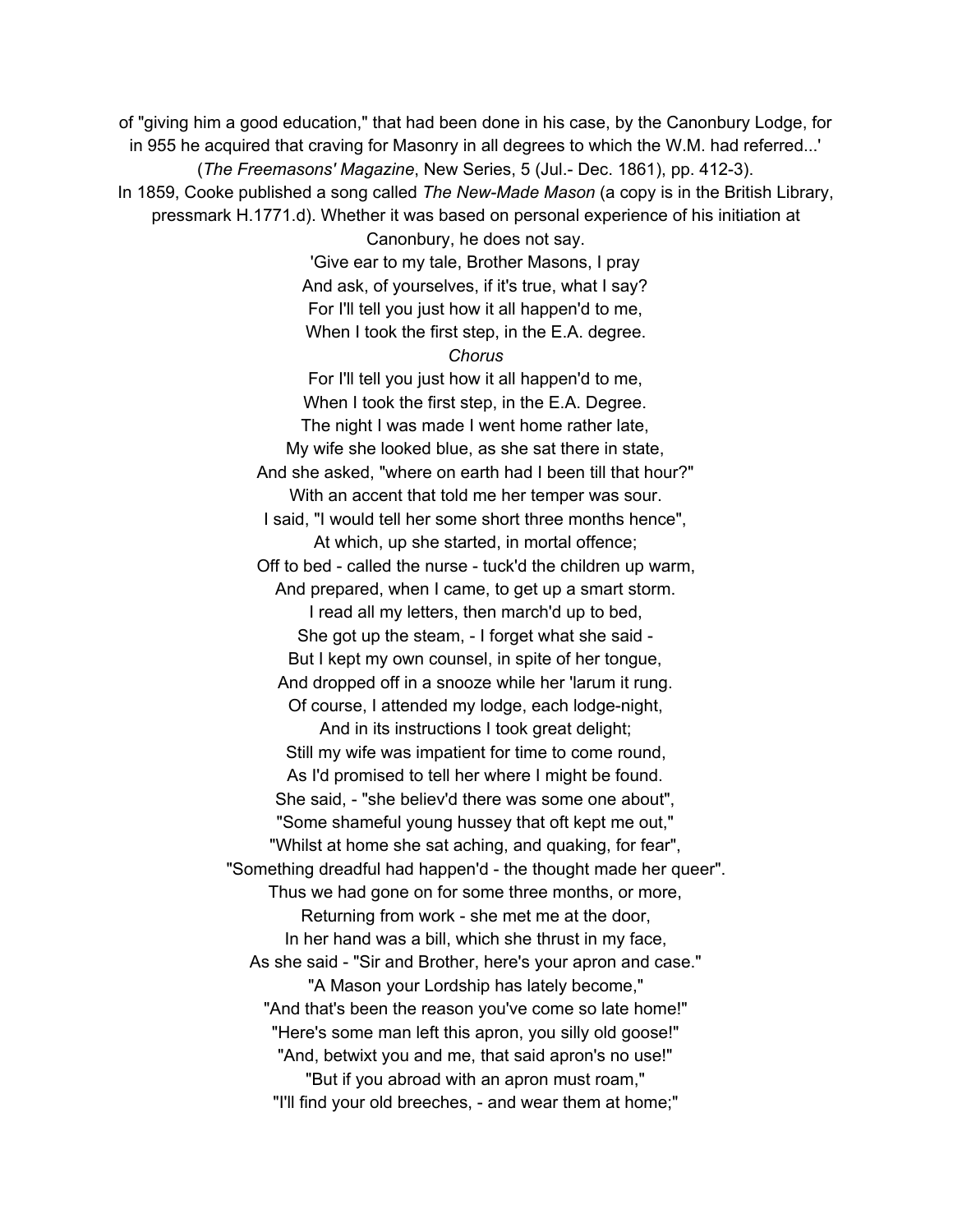"And if you are allowed to kiss my sister Sue," "Masons don't serve me so, - I'll be shot if they do!" Next day, rather late, I indulged in a snore, (The tale of the poker she'd heard of before) I felt cold, as I slept, and awoke with a twinge, For she'd turned down the bed-clothes to look for the singe! **MORAL** 

Now all you young Masons take warning by this; When first you are made, tell your wives with a kiss, Tho' we cannot admit them to see what we do,

There's no husband that's found to his wife, half so true.

Notwithstanding the light-hearted nature of this song, Cooke was a cantankerous figure who was one of many turbulent influences in English freemasonry in the 1860s and 1870s. He protested against the award of the rank of Past Grand Master to the Prince of Wales, arguing that precedent showed that the rank of Grand Patron was more appropriate. At a Grand Lodge in June 1871, he made a violent, virtually libellous, attack on the Grand Secretary and his officials for allegedly using the premises at Great Queen Street to promote additional degrees. This led to a huge controversy within freemasonry, and Cooke, to his great indignation, was disciplined by the Board of General Purposes.

Even the publication of Cooke's edition of the Old Charges created ill-feeling. Cooke was a regular contributor to *The Freemasons' Magazine*. When the editor, Henry George Warren retired in 1865, Cooke's connection with it ceased. However, it was agreed that his edition of the Old Charges would be printed by the new proprietor of *The Freemasons' Magazine*, William Smith, at his printing office, 'The Scientific Press'.

In Cooke's words, '"The Scientific Press" coolly took eighteen months to print this book of one hundred and eighty pages. Subscribers died and others repudiated their orders during such a lapse of time.' Cooke did not receive any indication of the cost of printing until two weeks after the book was delivered. The bill when it arrived proved to be 'so monstrous in amount that we felt it could only be settled by putting witnesses into a box to prove it was more than twice as much as a fair and reasonable printer would claim'. (*The Masonic Press*, 1 (1 January 1866), pp. 6-8). Cooke had already decided to start his own journal, *The Masonic Press*, as a rival to *The Freemasons' Magazine*. Smith's writ for payment of the outstanding amount on the printing of the Old Charges arrived as *The Masonic Press* was about to be launched, a move which Cooke interpreted as an attempt to strangle the new periodical at birth. Indeed, *The Masonic*

*Press* proved very short-lived, ceasing publication after just three months. Cooke's belligerence was not confined to masonic matters. He fell foul of the formidable Keeper of Printed Books at the British Museum, Anthony Panizzi, for his refusal to comply with new regulations requiring readers to return their books to the counter when they had finished with them. Sadly, Cooke's old age was clouded by financial difficulties, and he was a candidate for relief from the Royal Masonic Benevolent Institution in 1881, dying in the home two years later. (*The Freemason*, 13, 1881, p. 217; 15, 1883, p. 315).

Cooke's affection for the Canonbury Lodge, and for Canonbury Tower, was considerable. In 1858, he published a song entitled *Nine-fifty-five*. It was printed, like *The New-Made Mason*, by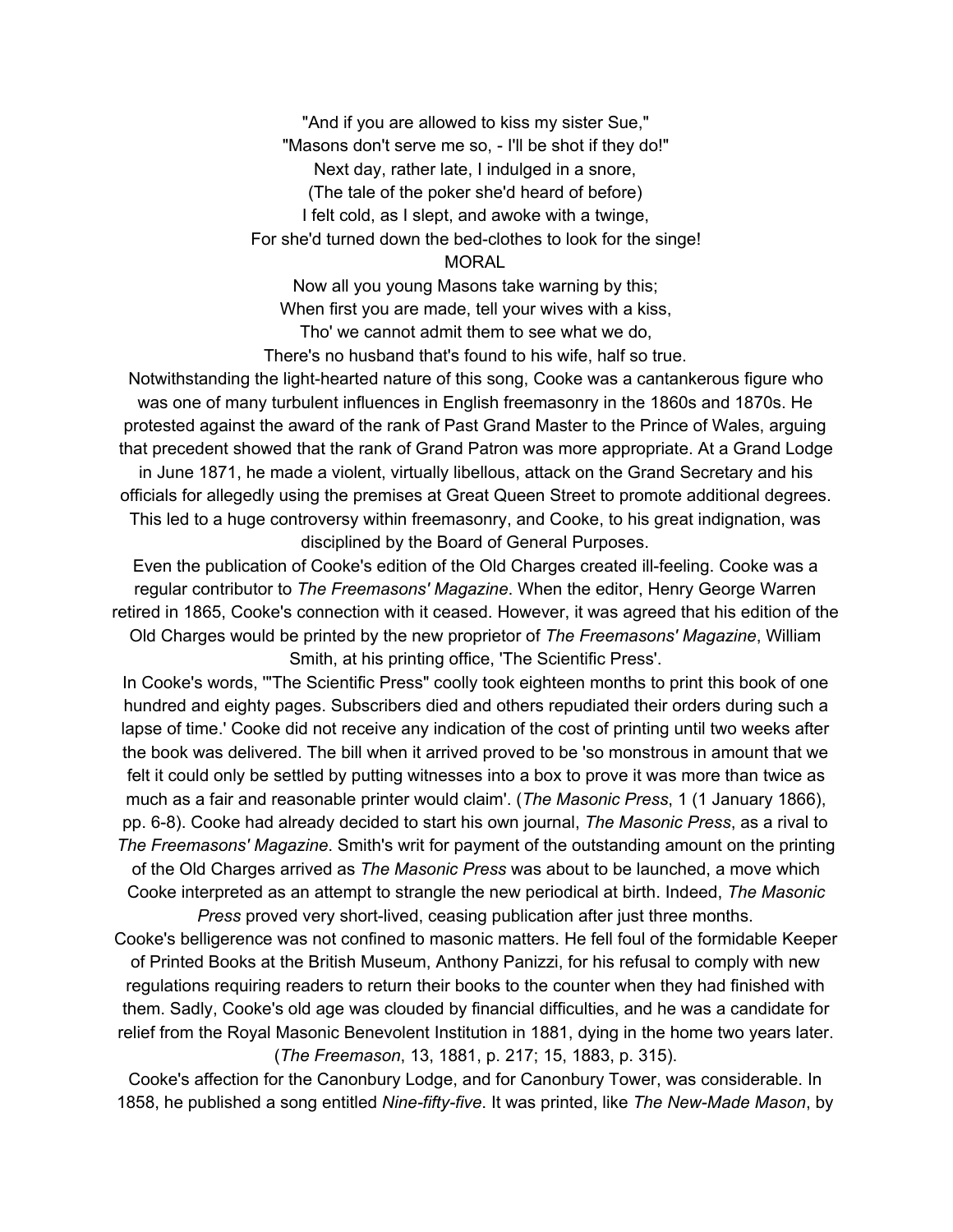J. H. Jewell, a music publisher at 104 Great Russell Street in Bloomsbury. It is 'Fraternally dedicated, by Permission, to Samuel Hill Esq W.M. Canonbury Lodge, 955, by the Author and Composer, Matthew Cooke, Late one of the Children of Her Majesty's Chapels Royal, A Brother of the Above Lodge'. The song mostly consists of laboured word play on the names of the members of the lodge, but begins by linking the Canonbury Lodge firmly with Canonbury Tower.

A copy is in the British Library, pressmark I.600.(3.). 'Near the tow'r of Queen Bess, which in Islington stands, And where she oft hunted o'er all its broad lanes; A Lodge of Freemasons doth meet, work, and thrive; Its number we know to be, "Nine-fifty-five." Canonbury's the name of the Lodge so well known, Though young in the craft yet its praises have flown, For the members are earnest in MASONRY'S art, And one and all strive to excel in their part. CHORUS (fortissimo) This Lodge of Freemasons doth meet, work, and thrive; Its number we know to be "Nine-fifty-five". Though to rhyme all the names is a task hard, and long, If you'll kindly excuse, I'll attempt it in song, And as they come handy, take long ones, or short, They're all sure to fit as they're of the right sort. We've some dignified members, an *Abbott*, *Duke*, *King*, Besides an odd *Chancellor*, under their wing;

A *Gordon*, two *Rogers*, a *Buss*, and *Molloy*, With *Nicholls*, and *Roberts*, who never are coy. *Chorus.*

We're high in our nations, our Master's a *Hill*! He's both brother and Friend, which we can't match at will; Both *Ensom's* and *Worman*, are mason's [sic.] of *Worth*, And there's *Halton* and *Gobey*, to keep up our mirth, There are some *Folkes* will say that we've names very hard, In both *Filer* and *Irons*, but they're each a trump card; Then *Layton* and *Collingwood*, *Wilson* and *Higgins*, A happier quartett you wont find at the "diggins"!

*Chorus.*

It's a flourishing set for both *Berry*, and *Beach*, Won't let *Kirkham*, and *Willis*, get out of their reach Lest *Ned Driver*, and *Turner*, should start them to *Gilling* Who to put on the curb chain is never unwilling. There are more to be sung; some are teasers, I own, Such as *Cornick*, as well as our past Master *Bohn* The founder of this little Lodge that's so bright Where in CHARITY, FRIENDSHIP, and LOVE, we unite.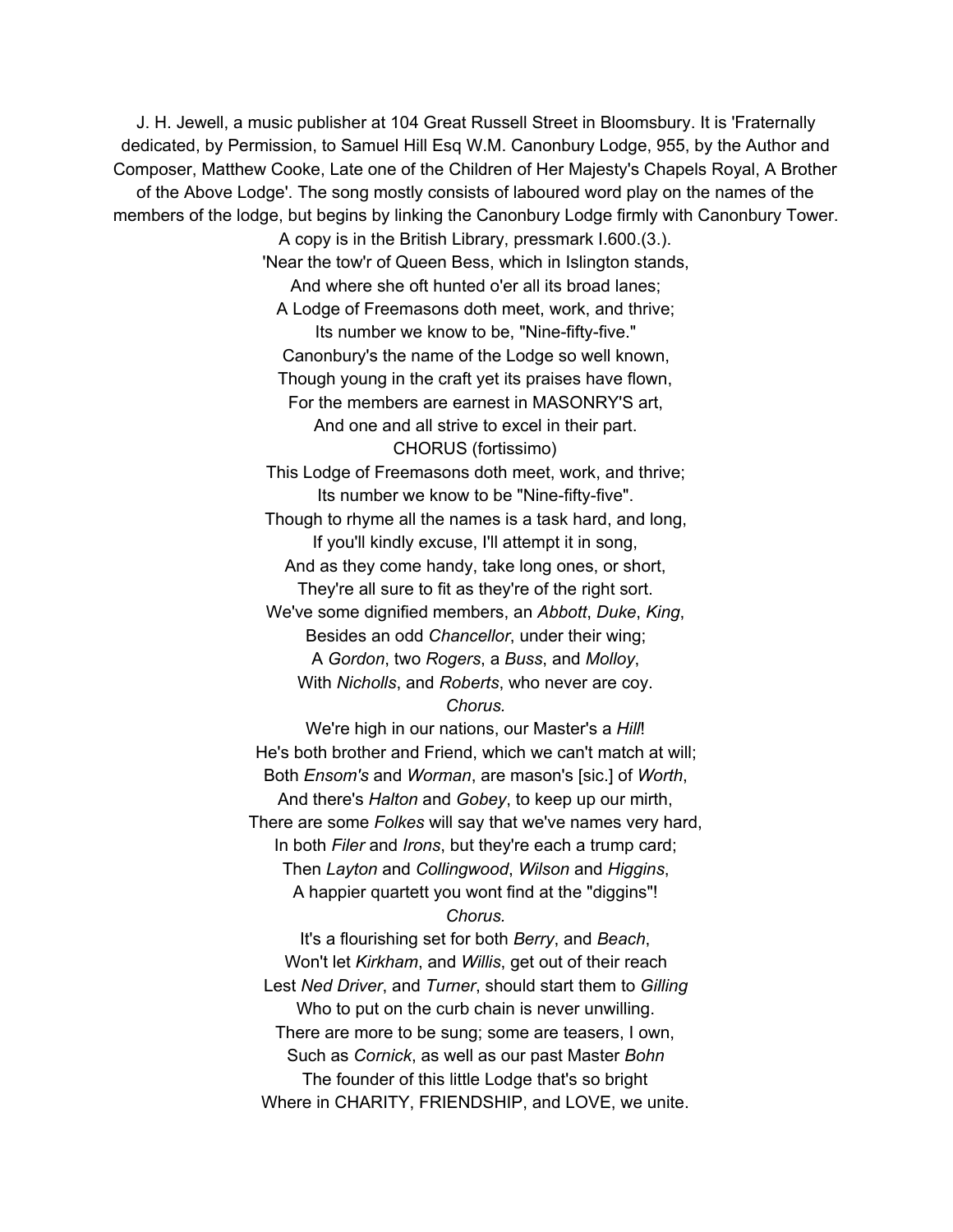*Chorus.*

If I stop now, and don't keep the *Ball* on the roll I never shall *Winn*, or approach to the goal Where I hope to arrive, without causing a crowd And finish this line, by lugging in *Stroud*, There's *Todd*, with a *Cheeswright* who's come to the House; When his wefe's [*sic.*] in the straw wer'e [*sic.*] all mum as a mouse, And he says, - "that as we of good wishes don't stint her, He'll *Buke* us an out-and-out rarebit next *Winter*." *Chorus.* Thene [*sic.*] of fowls he's two *Cox* but we can't eat 'em *Rawe*, So a *Cooke* he must have to cook them for our man. And he hopes that the *Cutts* each one gets, with his malt, Will be properly season'd with pepper and *Salt*. As each brother's been mentioned, by name, in my song, And I scorn any meaning that's felt to be wrong, Then in brotherly friendship, all here will combine In a toast to our Lodge with a bumper of wine.

## *Chorus.*

A copy of *Nine-Fifty-Five* was deposited in the British Museum on 16 June 1858, but, despite its genial and affectionate invocation of the young lodge, within a few months Cooke had resigned from Canonbury Lodge. Although Cooke thus moved on in his masonic career, Canonbury Tower had clearly caught his imagination. In 1863, he was the moving force behind an attempt to form an 'Elizabethan Tower Lodge', to meet at the Canonbury Tavern. The file of rejected petitions to the United Grand Lodge of England for the establishment of new lodges, held by the Library and Museum of Freemasonry, includes the following petition, dated 30 May 1863, in Cooke's own elegant hand:

'To the Most Worshipful Grand Master of the United Fraternity of Ancient Free and Accepted Masons of England:

We, the undersigned, being regular registered Masons of the lodges mentioned against our respective names, having the prosperity of the craft at heart, are anxious to exert our best endeavours to promote and diffuse the genuine principles of the art, and, for the conveniency of our respective dwellings [as well as in order to assist the masonic promotion of several brethren who see but little chance of preferment in the Order for years to come] and other good reasons, we are desirous of forming a new lodge to be called "The Elizabethan Tower Lodge".

In consequence of this desire, we pray for a warrant of constitution, empowering us to meet as a regular lodge, at the Canonbury Tavern, St Mary's Road, Islington, on the second Tuesday of

every month, and there to discharge the duties of Masonry, in a constitutional manner, according to the forms of the order and laws of the grand lodge: and we have nominated and do recommend Brother Matthew Cooke to be the first master, Brother Frederick Hodge to be the first senior warden, and Brother Henry Headly Williams, to be the first junior warden of the said lodge. The prayer of petition being granted, we promise strict obedience to the commands of the grand master and the laws and regulations of the grand lodge.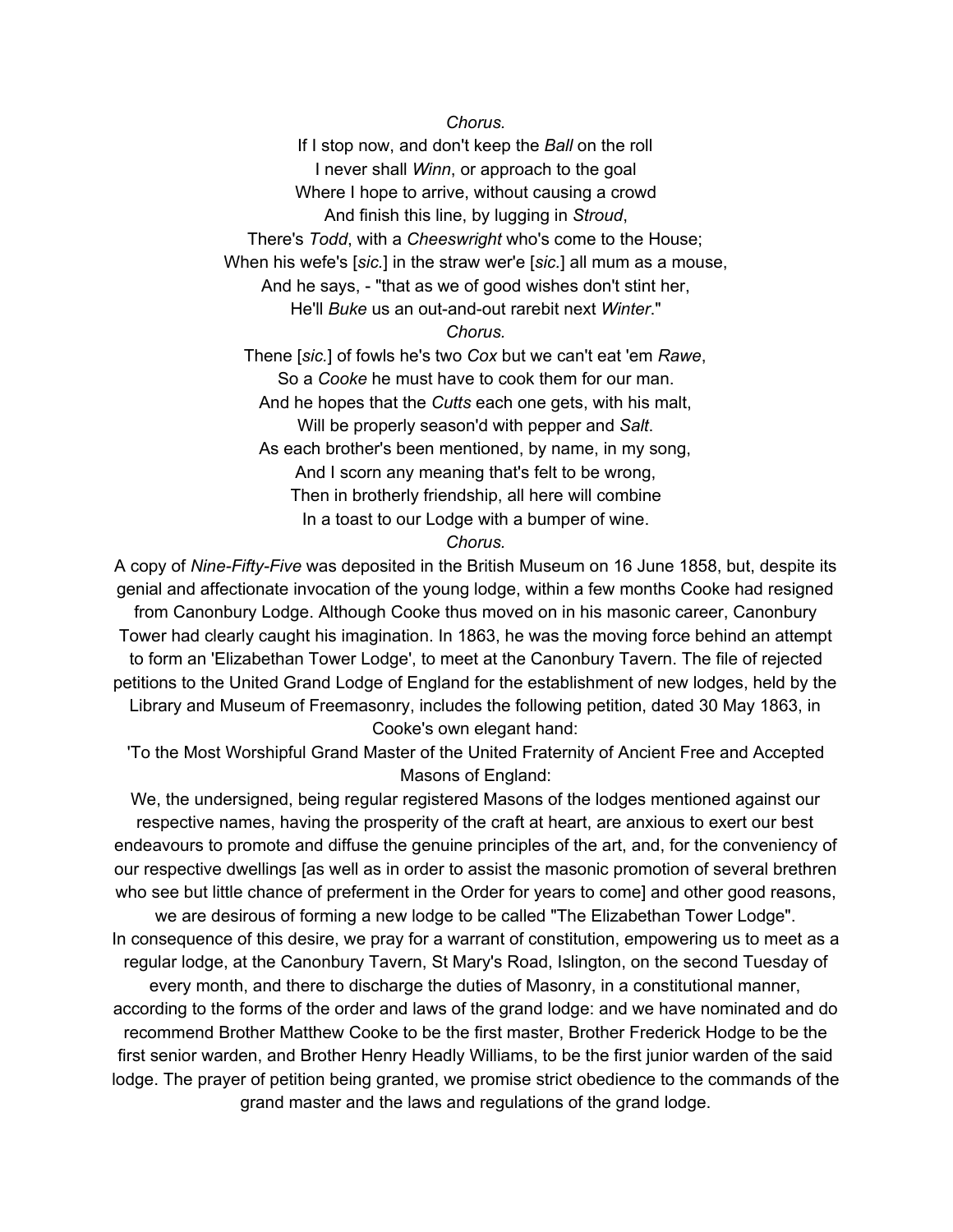Sam. Hill, Albert House, Canonbury Park. P.M. Canonbury Lodge 955. Egyptian Lodge 29. William Lucas Hanley, 1 Park Terrace, Highbury Park. Antiquity No. 2, P.S.W and P.M. 5.

Thomas Mollay, 11 Spencer Terrace, Islington. Canonbury 955. P.M. Egyptian No. 29

.Peter Lacis, Agricultural Hall, Islington. 13 and 1008. P.M.

Frederick Hodge, 58 Holbein Hall, E.C. 318 Union.

Henry Headly Williams, 3 Caumont Chambers, City. 72 Peace and Harmony.

Matthew Cooke, 43 Acton Street, Gray's Inn Road, W.C. Sec. Globe (No. 23). Sec. De-Grey and Ripon (No. 1207); Sec. Royal Albert (No. 1209), &c. &c.

We, the undersigned Officers of "The Globe Lodge", No. 23, do recommend the prayer of the foregoing petition, in accordance with the laws as set forth in the Book of Constitutions.

Ralph Milward Smith. W.M., P.M. 1044 and P.G. Steward.

Robert Gibbons. S.W. (23.)

George Smith. J.W. (23.)

Matthew Cooke. Secretary (23.)'

Unfortunately, however, Cooke's proposal did not command full local support. In particular, the Canonbury Lodge declined to endorse the proposal, doubtless concerned that any new lodge in the area might affect its membership. A letter from Thomas Bohn, the founder of Canonbury lodge, indicating Canonbury's opposition, is attached to the petition. Further complications were caused by the fact that one of the proposers of the lodge, Henry Headley Williams, turned out not to be a master mason. Cooke moved rapidly to try and sort out this problem, and the boxes

of miscellaneous correspondence in the Library and Museum of Freemasonry contain the following letter by him to the Grand Secretary, William Gray Clarke, dated 22 June 1863: 'I saw Bro. William Young, Secretary Peace and Harmony lodge no. 72, and supplied him with certificate of Bro. Henry Headley Williams's raising in the Fitzroy lodge, last Thursday evening and Bro. Young promised to fill up the Grand lodge return and to have it at the Office on Friday. If he has done so our petition for the Elizabethan Tower lodge is *en regle* and, without dictating to you, may I venture to ask for a speedy decision from the M.W.G.M. and your kind offices in

our favor? and am Yours truly and fraternally

Matthew Cooke'

However, a speedy answer was not forthcoming, and on 27 June, Cooke wrote again to the Grand Secretary, enquiring anxiously about the progress of the petition:

'I saw Brother W. Young, Secretary of the Peace and Harmony Lodge, no. 72, last night and he informs me that he made the proper return accompanied by two certificates of the raising of Bro. Henry Headley Williams whose not being registered was the informality of the petition for the new lodge proposed to be called 'The Elizabethan Tower lodge', as some of the petitioners are very anxious to know if the petition has been submitted to the M.W.G.M., and to learn his lordship's decision thereon, May I request the favour of a reply so that I can lay the same before them forthwith?'

An endorsement on Cooke's letter notes that the Grand Secretary replied on the same day, reporting that the Grand Master. Lord Zetland, was inclined to think that no further London lodges should be established unless there were very pressing circumstances. This apparently